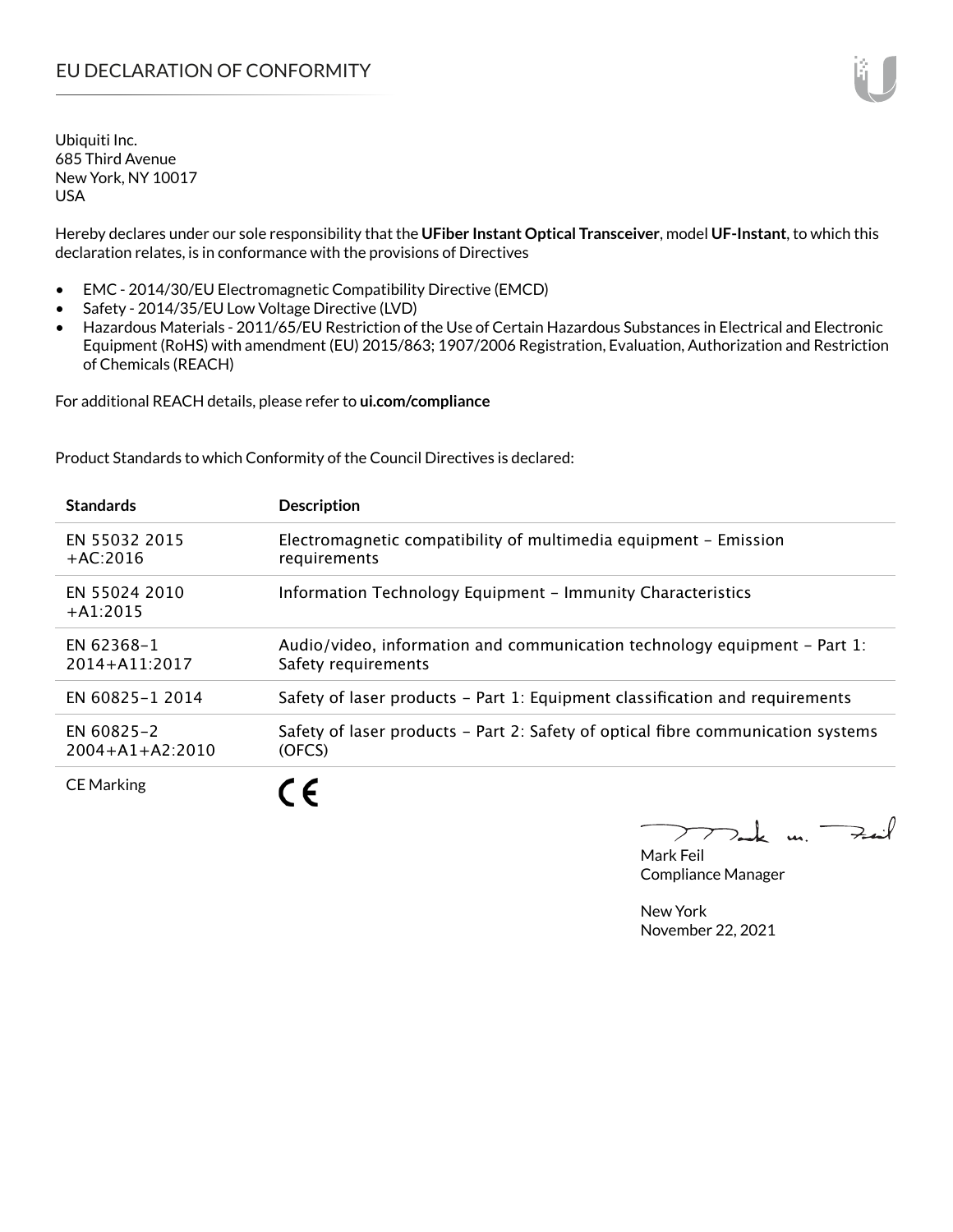# **UF-Instant**

#### **български** [Bulgarian]

С настоящото Ubiquiti декларира, че това устройство UF-Instant е в съответствие със съществените изисквания и други приложими разпоредби на Директиви 2014/30/ЕС, 2014/35/ЕС.

### **Hrvatski** [Croatian]

Ubiquiti ovim putem izjavljuje da je ovaj uređaj UF-Instant sukladan osnovnim zahtjevima i ostalim bitnim odredbama Direktiva 2014/30/EU, 2014/35/EU.

### **Čeština** [Czech]

Ubiquiti tímto prohlašuje, že toto UF-Instant zařízení, je ve shodě se základními požadavky a dalšími příslušnými ustanoveními směrnic 2014/30/EU, 2014/35/EU.

### **Dansk** [Danish]

Hermed, Ubiquiti, erklærer at denne UF-Instant enhed, er i overensstemmelse med de væsentlige krav og øvrige relevante krav i direktiver 2014/30/EU, 2014/35/EU.

### **Nederlands** [Dutch]

Hierbij verklaart Ubiquiti, dat deze UF-Instant apparaat, in overeenstemming is met de essentiële eisen en de andere relevante bepalingen van richtlijnen 2014/30/EU, 2014/35/EU.

### **English**

Hereby, Ubiquiti, declares that this UF-Instant device, is in compliance with the essential requirements and other relevant provisions of Directives 2014/30/EU, 2014/35/EU.

### **Eesti keel** [Estonian]

Käesolevaga Ubiquiti kinnitab, et antud UF-Instant seade, on vastavus olulistele nõuetele ja teistele asjakohastele sätetele direktiivide 2014/30/EL, 2014/35/EL.

### **Suomi** [Finnish]

Täten Ubiquiti vakuuttaa, että tämä UF-Instant laite, on yhdenmukainen olennaisten vaatimusten ja muiden sitä koskevien direktiivien 2014/30/EU, 2014/35/EU.

### **Français** [French]

Par la présente Ubiquiti déclare que l'appareil UF-Instant, est conforme aux exigences essentielles et aux autres dispositions pertinentes des directives 2014/30/UE, 2014/35/UE.

### **Deutsch** [German]

Hiermit erklärt Ubiquiti, dass sich dieses UF-Instant Gerät, in Übereinstimmung mit den grundlegenden Anforderungen und den anderen relevanten Vorschriften der Richtlinien 2014/30/EU, 2014/35/EU befindet.

### **Ελληνικά** [Greek]

Δια του παρόντος, Ubiquiti, δηλώνει ότι αυτή η συσκευή UF-Instant, είναι σε συμμόρφωση με τις βασικές απαιτήσεις και τις λοιπές σχετικές διατάξεις των οδηγιών 2014/30/EE, 2014/35/EE.

### **Magyar** [Hungarian]

Ezennel Ubiquiti kijelenti, hogy ez a UF-Instant készülék megfelel az alapvető követelményeknek és más vonatkozó 2014/30/EU, 2014/35/EU irányelvek rendelkezéseit.

### **Íslenska** [Icelandic]

Hér, Ubiquiti, því yfir að þetta UF-Instant tæki er í samræmi við grunnkröfur og önnur viðeigandi ákvæði tilskipana 2014/30/ESB, 2014/35/ESB.

### **Italiano** [Italian]

Con la presente, Ubiquiti, dichiara che questo dispositivo UF-Instant, è conforme ai requisiti essenziali ed alle altre disposizioni pertinenti delle direttive 2014/30/UE, 2014/35/UE.

#### **Latviešu valoda** [Latvian]

Ar šo, Ubiquiti, deklarē, ka UF-Instant ierīce, ir saskaņā ar būtiskajām prasībām un citiem attiecīgiem noteikumiem Direktīvās 2014/30/ES, 2014/35/ES.

### **Lietuvių kalba** [Lithuanian]

Ubiquiti deklaruoja, kad šis UF-Instant įrenginys atitinka esminius reikalavimus ir kitas 2014/30/ES, 2014/35/ES Direktyvų nuostatas.

#### **Malti** [Maltese]

Hawnhekk, Ubiquiti, tiddikjara li dan il-mezz UF-Instant huwa konformi mar-rekwiżiti essenzjali u dispożizzjonijiet rilevanti oħrajn ta 'Direttivi 2014/30/UE, 2014/35/UE.

#### **Norsk** [Norwegian]

Herved Ubiquiti, erklærer at denne UF-Instant enheten, er i samsvar med de grunnleggende kravene og andre relevante bestemmelser i direktivene 2014/30/EU, 2014/35/EU.

### **Polski** [Polish]

Niniejszym, Ubiquiti, oświadcza, że urządzenie UF-Instant, jest zgodny z zasadniczymi wymaganiami oraz pozostałymi stosownymi postanowieniami Dyrektyw 2014/30/UE, 2014/35/UE.

### **Português** [Portuguese]

Ubiquiti declara que este dispositivo UF-Instant, está conforme com os requisitos essenciais e outras disposições das Directivas 2014/30/UE, 2014/35/UE.

#### **Română** [Romanian]

Prin prezenta, Ubiquiti declară că acest dispozitiv UF-Instant este în conformitate cu cerințele esențiale și alte prevederi relevante ale Directivelor 2014/30/UE, 2014/35/UE.

### **Slovenčina** [Slovak]

Týmto Ubiquiti, prehlasuje, že toto UF-Instant zariadenie, je v súlade so základnými požiadavkami a ďalšími relevantnými ustanoveniami smernice 2014/30/EÚ, 2014/35/EÚ.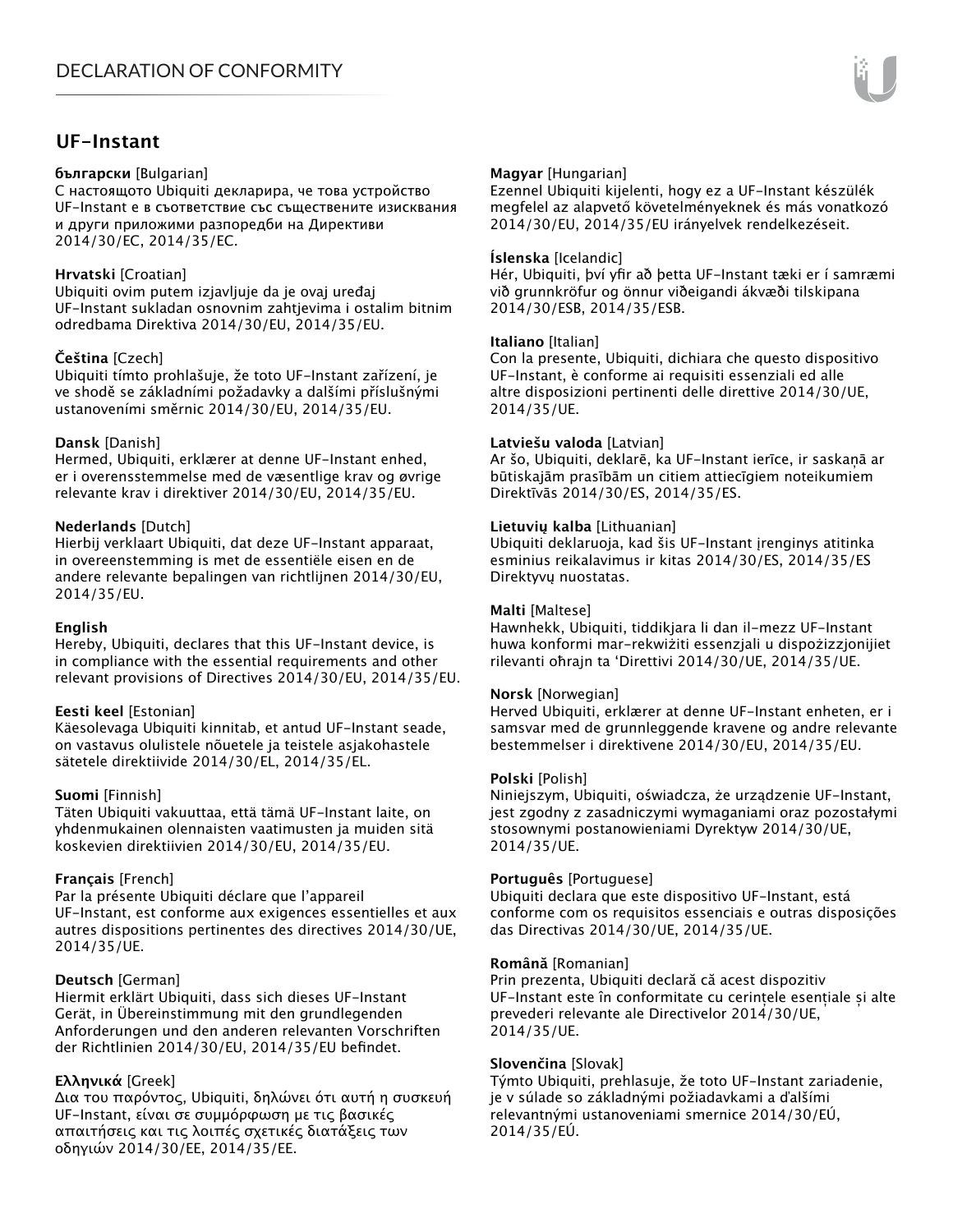#### **Slovenščina** [Slovenian]

Družba Ubiquiti izjavlja, da je naprava UF-Instant v skladu z obveznimi zahtevami in drugimi ustreznimi določbami direktiv 2014/30/EU in 2014/35/EU.

#### **Español** [Spanish]

Por medio de la presente Ubiquiti declara que este dispositivo UF-Instant, cumple con los requisitos esenciales y cualesquiera otras disposiciones aplicables o exigibles de las Directivas 2014/30/UE, 2014/35/UE.

#### **Svenska** [Swedish]

Härmed Ubiquiti, intygar att denna UF-Instant enhet är i överensstämmelse med de väsentliga egenskapskrav och övriga relevanta bestämmelser som framgår av direktiven s2014/30/EU, 2014/35/EU.

#### **Accessories**:

https://www.ui.com/products/#default https://www.ui.com/products/#accessories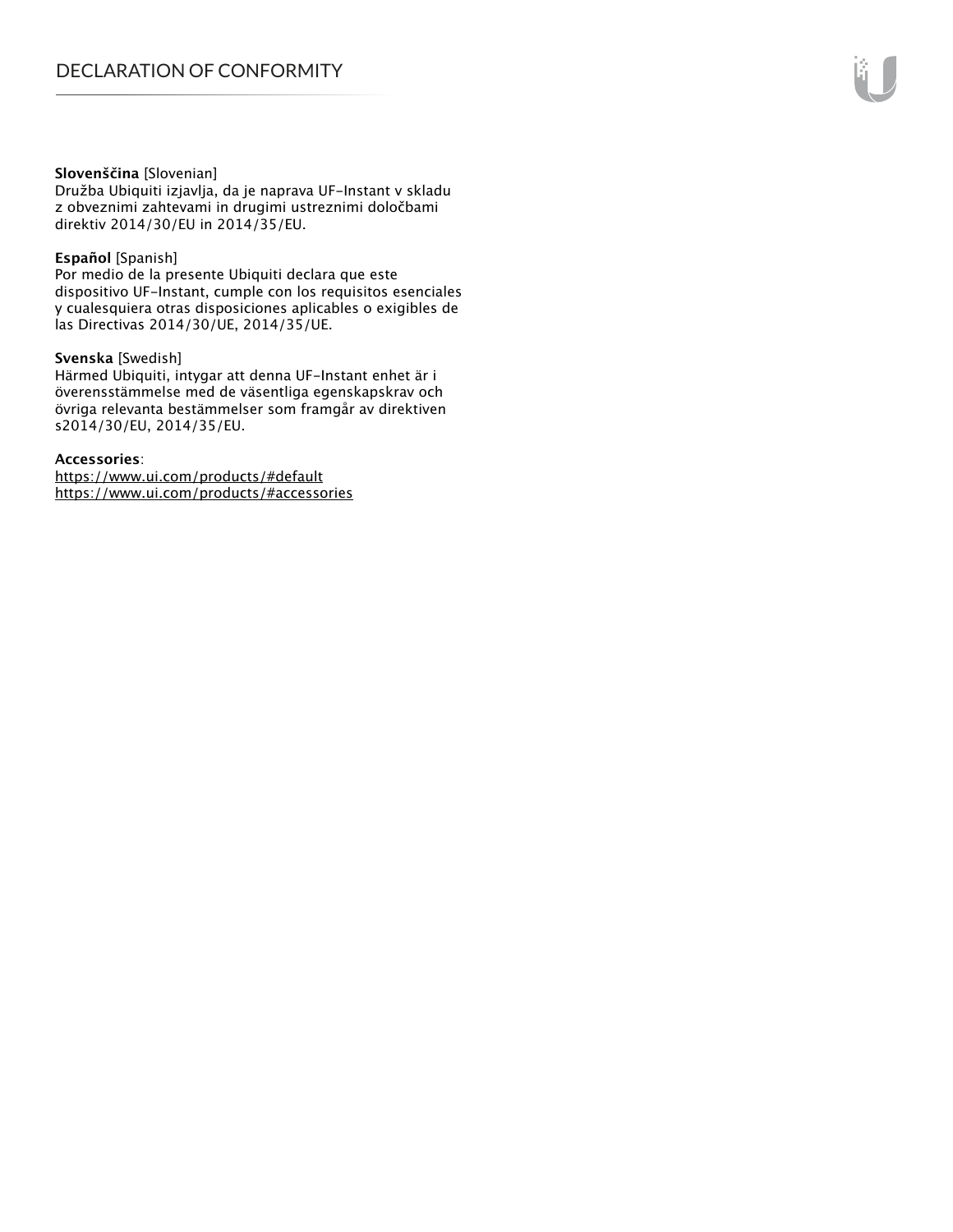Hereby declares under our sole responsibility that the **UFiber Instant Optical Transceiver**, model **UF-Instant**, to which this declaration relates, is in conformance with the provisions of UK Regulations

- Electromagnetic Compatibility Regulations 2016
- Electrical Equipment (Safety) Regulations 2016
- Hazardous Materials The Restriction of the Use of Certain Hazardous Substances in Electrical and Electronic Equipment Regulations 2012; 1907/2006 Registration, Evaluation, Authorization and Restriction of Chemicals (REACH)

For additional REACH details, please refer to **ui.com/compliance**

Product Standards to which Conformity of the Council Directives is declared:

| <b>Standards</b>                    | <b>Description</b>                                                                               |
|-------------------------------------|--------------------------------------------------------------------------------------------------|
| EN 55032<br>$2015 + AC:2016$        | Electromagnetic compatibility of multimedia equipment - Emission require-<br>ments               |
| EN 55024 2010<br>$+A1:2015$         | Information Technology Equipment - Immunity Characteristics                                      |
| <b>EN 62368-1</b><br>2014+A11:2017  | Audio/video, information and communication technology equipment – Part 1:<br>Safety requirements |
| EN 60825-1 2014                     | Safety of laser products – Part 1: Equipment classification and requirements                     |
| EN 60825-2<br>$2004 + A1 + A2:2010$ | Safety of laser products - Part 2: Safety of optical fibre communication systems<br>(OFCS)       |
| <b>UKCA Marking</b>                 | UK                                                                                               |

 $u_1$   $\rightarrow$ 

Mark Feil Compliance Manager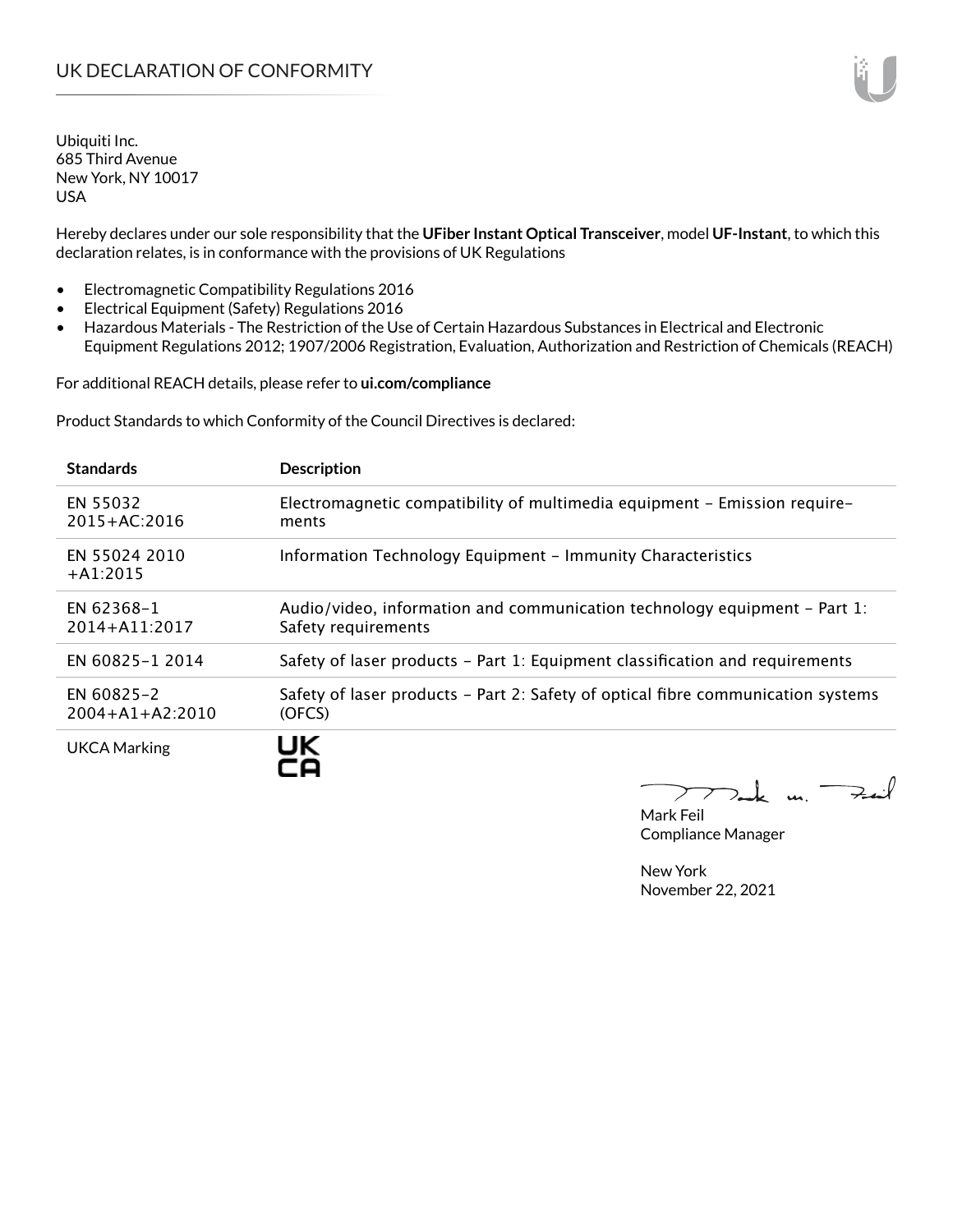# DICHIARAZIONE DI CONFORMITÀ UE ITALIAN ITALIAN

Ubiquiti Inc. 685 Third Avenue New York, NY 10017 USA

Con la presente dichiara sotto la propria esclusiva responsabilità che l' **UFiber Instant Optical Transceiver**, modello **UF-Instant**, a cui si riferisce la presente dichiarazione, è conforme alle disposizioni delle Direttive

- EMC -2014/30/UE Direttiva sulla Compatibilità Elettromagnetica (EMCD)
- Sicurezza -2014/35/UE Direttiva sulla Bassa Tensione (LVD)
- Materiali Pericolosi -2011/65/UE Restrizione dell'uso di alcune Sostanze Pericolose nelle Apparecchiature Elettriche ed Elettroniche (RoHS) con emendamento (UE) 2015/863; 1907/2006 Registrazione, Valutazione, Autorizzazione e Restrizione delle Sostanze Chimiche (REACH)

Per ulteriori dettagli sul REACH, fare riferimento a **ui.com/compliance**

| <b>Standard</b>       | <b>Descrizione</b>                                                                             |
|-----------------------|------------------------------------------------------------------------------------------------|
| EN 55032              | Compatibilità elettromagnetica delle apparecchiature multimediali -                            |
| 2015+AC:2016          | Prescrizioni di Emissione                                                                      |
| EN 55024 2010         | Apparecchiature per la tecnologia dell'informazione – Caratteristiche di                       |
| $+$ A1:2015           | immunità - Limiti e metodi di misura                                                           |
| <b>EN 62368-1</b>     | Apparecchiature per la tecnologia audio/video, dell'informazione e della                       |
| 2014+A11:2017         | comunicazione - Parte 1: Requisiti di sicurezza                                                |
| EN 60825-1 2014       | Sicurezza degli apparecchi laser - Parte 1: Classificazione degli apparecchi e<br>prescrizioni |
| EN 60825-2            | Sicurezza degli apparecchi laser - Parte 2: Sicurezza dei sistemi di                           |
| $2004 + A1 + A2:2010$ | comunicazione a fibre ottiche (OFCS)                                                           |
| <b>CE Marking</b>     |                                                                                                |

 $u_{1}$   $\rightarrow$ 

Mark Feil Compliance Manager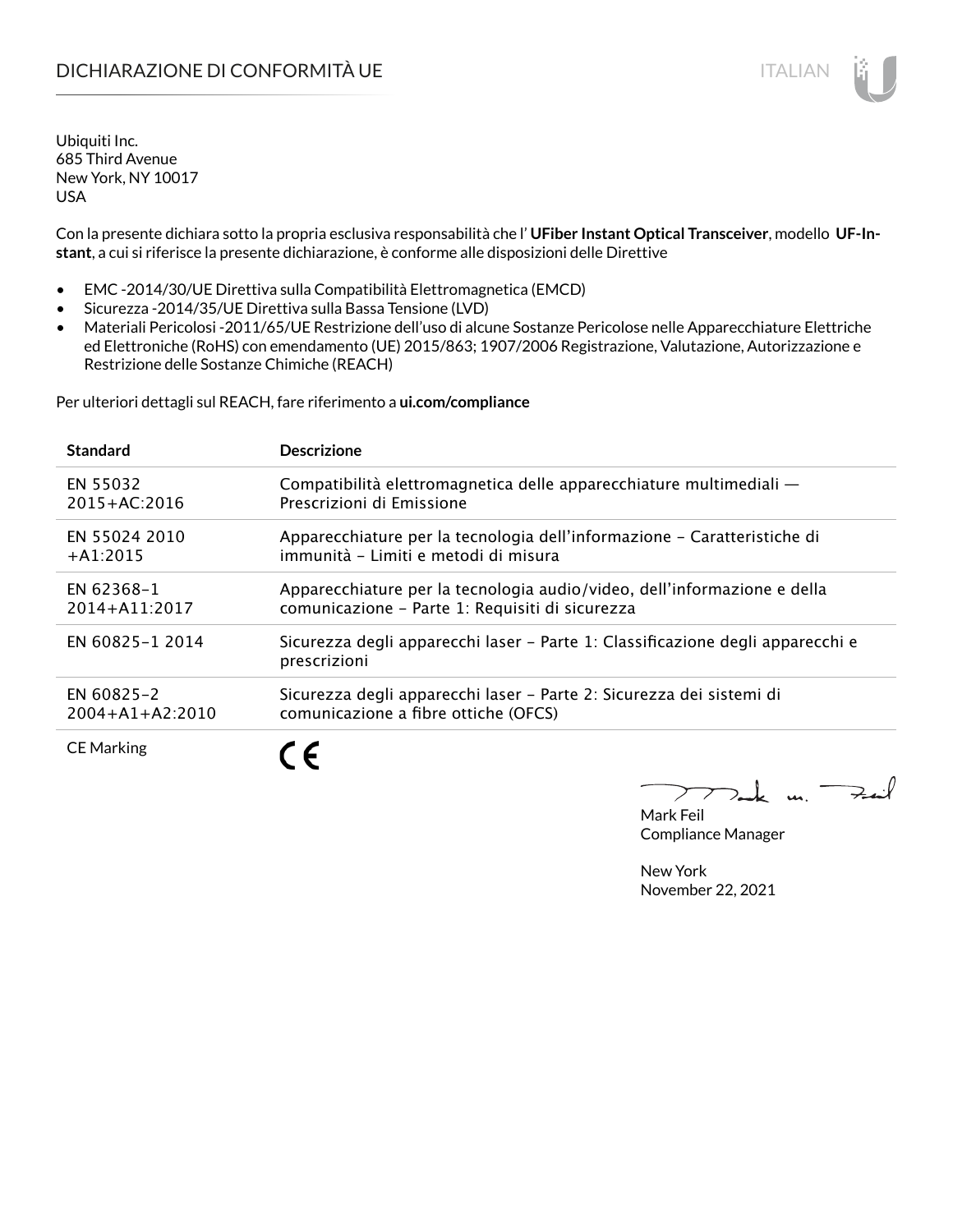# DÉCLARATION DE CONFORMITÉ UE EN ENCHANGEMENT DE CONFORMITÉ UNE ENCHANGEMENT DE CONFORMITÉ UNE ENCHANGEMENT DE

Ubiquiti Inc. 685 Third Avenue New York, NY 10017 USA

Déclare par la présente, sous notre seule responsabilité, que l'**UFiber Instant Optical Transceiver**, modèle **UF-Instant**, auquel se rapporte cette déclaration, est conforme aux dispositions des Directives

- EMC -2014/30/EU Directive sur la Compatibilité Electromagnétique (EMCD)
- Sécurité -2014/35/EU Directive sur la Basse Tension (LVD)
- Matières dangereuses -2011/65/UE Restriction de l'utilisation de Certaines Substances Dangereuses dans les Equipements Electriques et Electroniques (RoHS) avec amendement (EU) 2015/863 ; 1907/2006 Enregistrement, Evaluation, Autorisation et Restriction des Produits Chimiques (REACH)

Pour plus de détails sur le règlement REACH, veuillez consulter le site **ui.com/compliance**

| <b>Normes</b>         | La description                                                                           |
|-----------------------|------------------------------------------------------------------------------------------|
| EN 55032              | Compatibilité électromagnétique des équipements multimédia — Exigences                   |
| 2015+AC:2016          | d'émission                                                                               |
| EN 55024 2010         | Appareils de traitement de l'information – Caractéristiques d'immunité –                 |
| $+$ A1:2015           | Limites et méthodes de mesure                                                            |
| EN 62368-1            | Equipements des technologies de l'audio/vidéo, de l'information et de la                 |
| 2014+A11:2017         | communication - Partie 1 : exigences de sécurité                                         |
| EN 60825-1 2014       | Sécurité des appareils à laser – Partie 1 : Classification des matériels et<br>exigences |
| EN 60825-2            | Sécurité des appareils à laser - Partie 2 : Sécurité des systèmes de                     |
| $2004 + A1 + A2:2010$ | télécommunication par fibres optiques (SFO)                                              |
| <b>CE Marking</b>     |                                                                                          |

m. Fail

Mark Feil Compliance Manager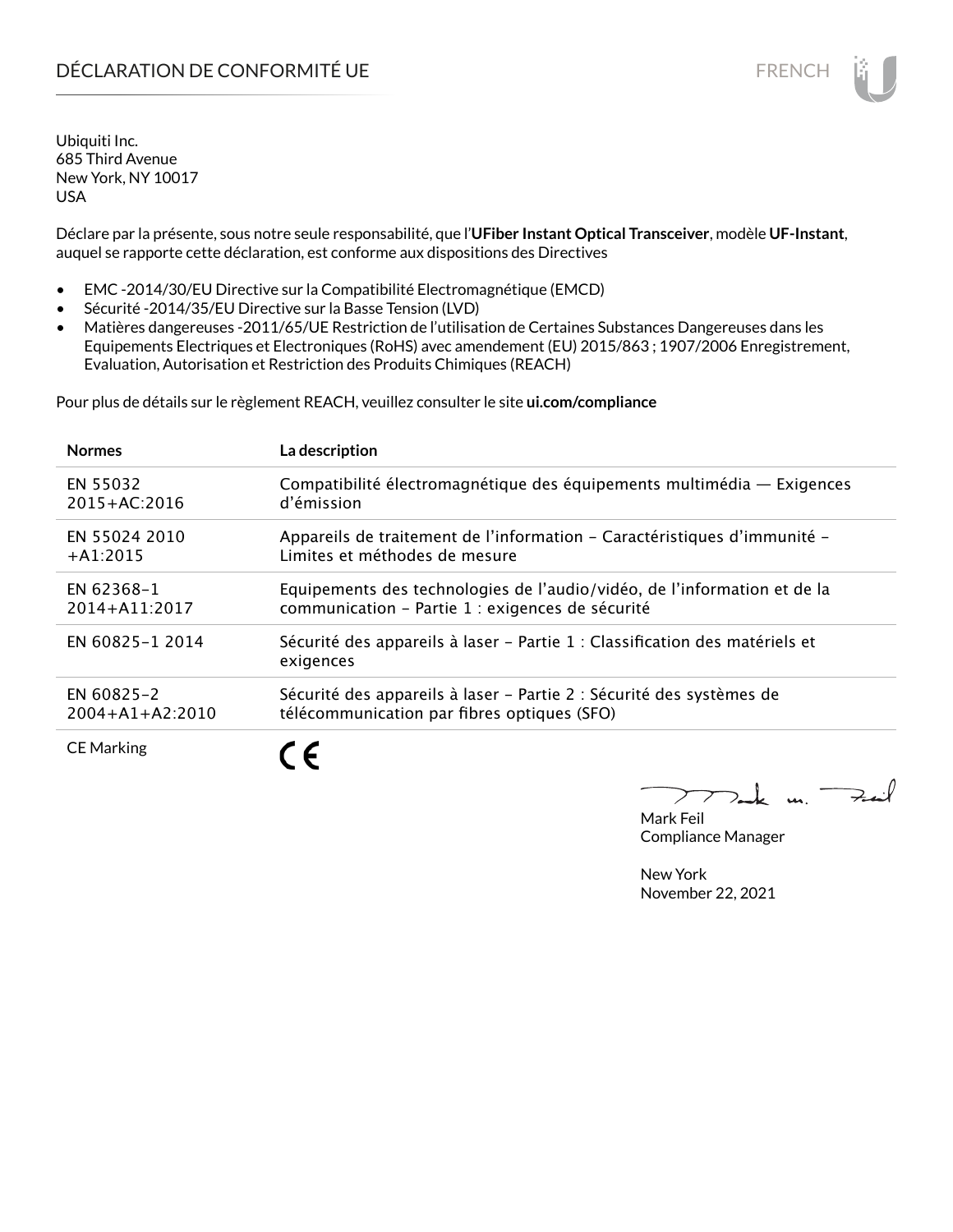Por la presente declaramos bajo nuestra exclusiva responsabilidad que el **UFiber Instant Optical Transceiver**, modelo **UF-Instant**, al que se refiere esta declaración, es conforme con las disposiciones de las Directivas

- EMC -2014/30/Directiva de Compatibilidad Electromagnética de la UE (EMCD)
- Seguridad -2014/35/Directiva de Baja Tensión de la UE (LVD)
- Materiales Peligrosos -2011/65/UE Restricción de la Utilización de Determinadas Sustancias Peligrosas en Aparatos Eléctricos y Electrónicos (RoHS) con la enmienda (UE) 2015/863; 1907/2006 Registro, Evaluación, Autorización y Restricción de Sustancias Químicas (REACH)

Para más detalles sobre el REACH, consulte **ui.com/compliance**

| <b>Estándares</b>                   | Descripción                                                                                                          |
|-------------------------------------|----------------------------------------------------------------------------------------------------------------------|
| EN 55032<br>2015+AC:2016            | Compatibilidad electromagnética de equipos multimedia. Requisitos de emisión                                         |
| EN 55024 2010<br>$+A1:2015$         | Equipos de tecnología de la información - Características de inmunidad -<br>Límites y métodos de medida              |
| <b>EN 62368-1</b><br>2014+A11:2017  | Equipos de audio y vídeo, de tecnología de la información y de la comunicación<br>- Parte 1: Requisitos de seguridad |
| EN 60825-1 2014                     | Seguridad de los productos láser – Parte 1: Clasificación de los equipos y<br>requisitos                             |
| EN 60825-2<br>$2004 + A1 + A2:2010$ | Seguridad de los productos láser - Parte 2: Seguridad de los sistemas de<br>comunicación por fibra óptica (SCFO)     |
| <b>CE Marking</b>                   | ←                                                                                                                    |

Mark Feil Compliance Manager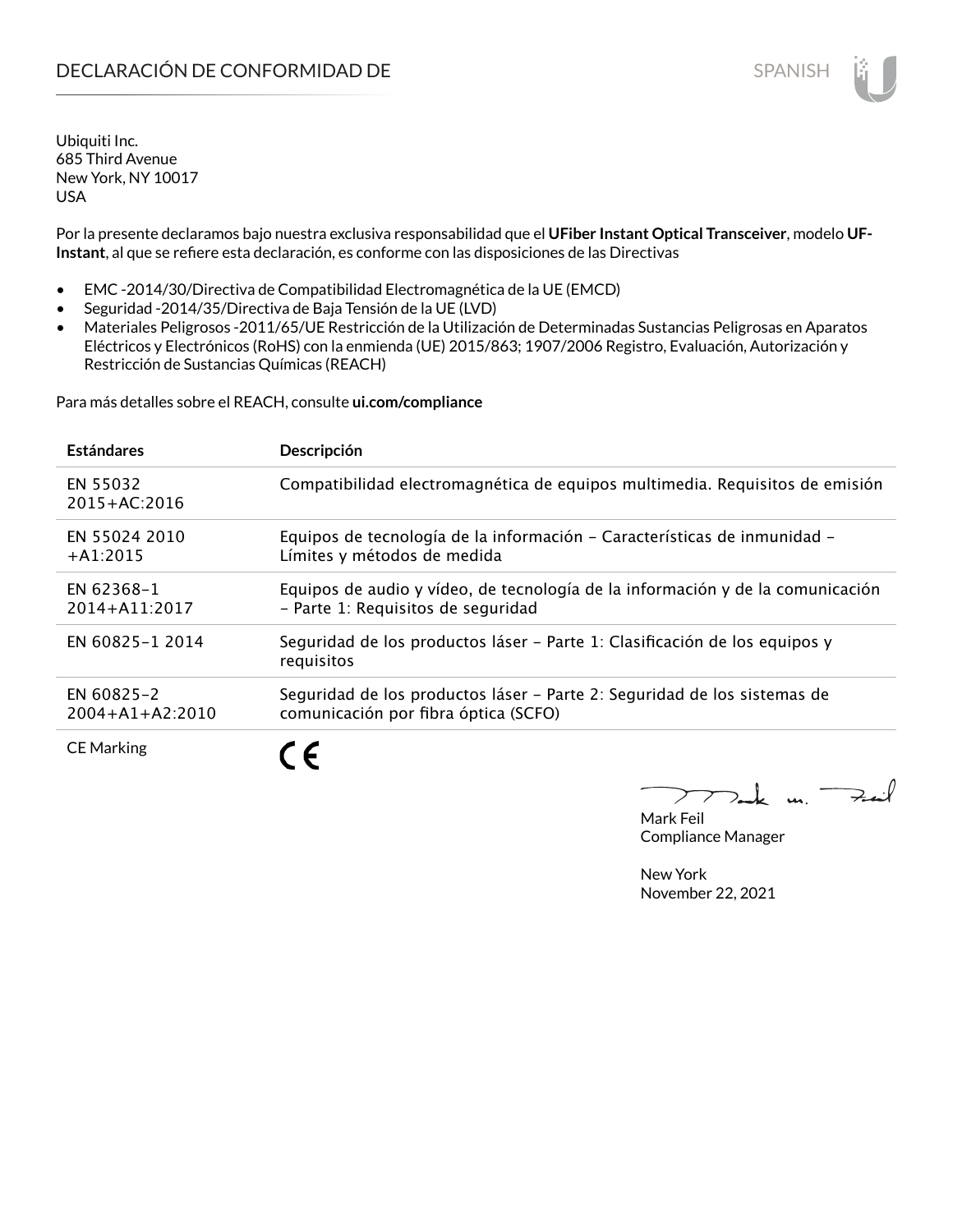## DECLARAȚIA DE CONFORMITATE UE EXTERNATION ANNO 1999 EN ANNO 1999 ROMANIAN

Ubiquiti Inc. 685 Third Avenue New York, NY 10017 USA

Prin prezenta declarăm sub răspunderea noastră exclusivă că "**UFiber Instant Optical Transceiver**", modelul **UF-Instant**, la care se referă această declarație, este în conformitate cu prevederile directivelor următoare:

- EMC -2014/30/EU Electromagnetic Compatibility Directive (EMCD) (Directiva UE privind compatibilitatea electromagnetică)
- Siguranță -2014/35/EU Low Voltage Directive (LVD) (Directiva UE privind joasa tensiune)

C E

• Materiale periculoase -2011/65/EU Restriction of the Use of Certain Hazardous Substances in Electrical and Electronic Equipment (RoHS) with amendment (EU) 2015/863 (Directiva UE privind restricția utilizării anumitor substanțe periculoase în echipamentele electrice și electronice (RoHS) cu amendamentele ulterioare); 1907/2006 Registration, Evaluation, Authorization and Restriction of Chemicals (REACH) (Regulamentul Uniunii Europene privind înregistrarea, evaluarea si autorizarea produselor chimice)

Pentru detalii suplimentare referitoare la regulamentul REACH, vă rugăm să consultați site-ul **ui.com/compliance**

| <b>Standarde</b>      | <b>Descriere</b>                                                                 |
|-----------------------|----------------------------------------------------------------------------------|
| EN 55032              | Compatibilitatea electromagnetică a echipamentelor multimedia - Cerințe          |
| 2015+AC:2016          | privind emisiile                                                                 |
| EN 55024 2010         | Echipamente pentru tehnologia informației. Caracteristici ale imunității. Limite |
| $+A1:2015$            | si metode de măsurare                                                            |
| EN 62368-1            | Echipamente tehnologice audio / video, informaționale și de comunicații. Partea  |
| 2014+A11:2017         | 1: Cerinte de sigurantă                                                          |
| EN 60825-1 2014       | Siguranța produselor laser. Partea 1: Clasificarea și cerințele echipamentelor   |
| EN 60825-2            | Siguranța produselor cu laser. Partea 2: Siguranța sistemelor de comunicații     |
| $2004 + A1 + A2:2010$ | prin fibră optică (OFCS)                                                         |
| $C \Gamma$ Mondation  | ◢ ◢                                                                              |

CE Marking

m. Fail

Mark Feil Compliance Manager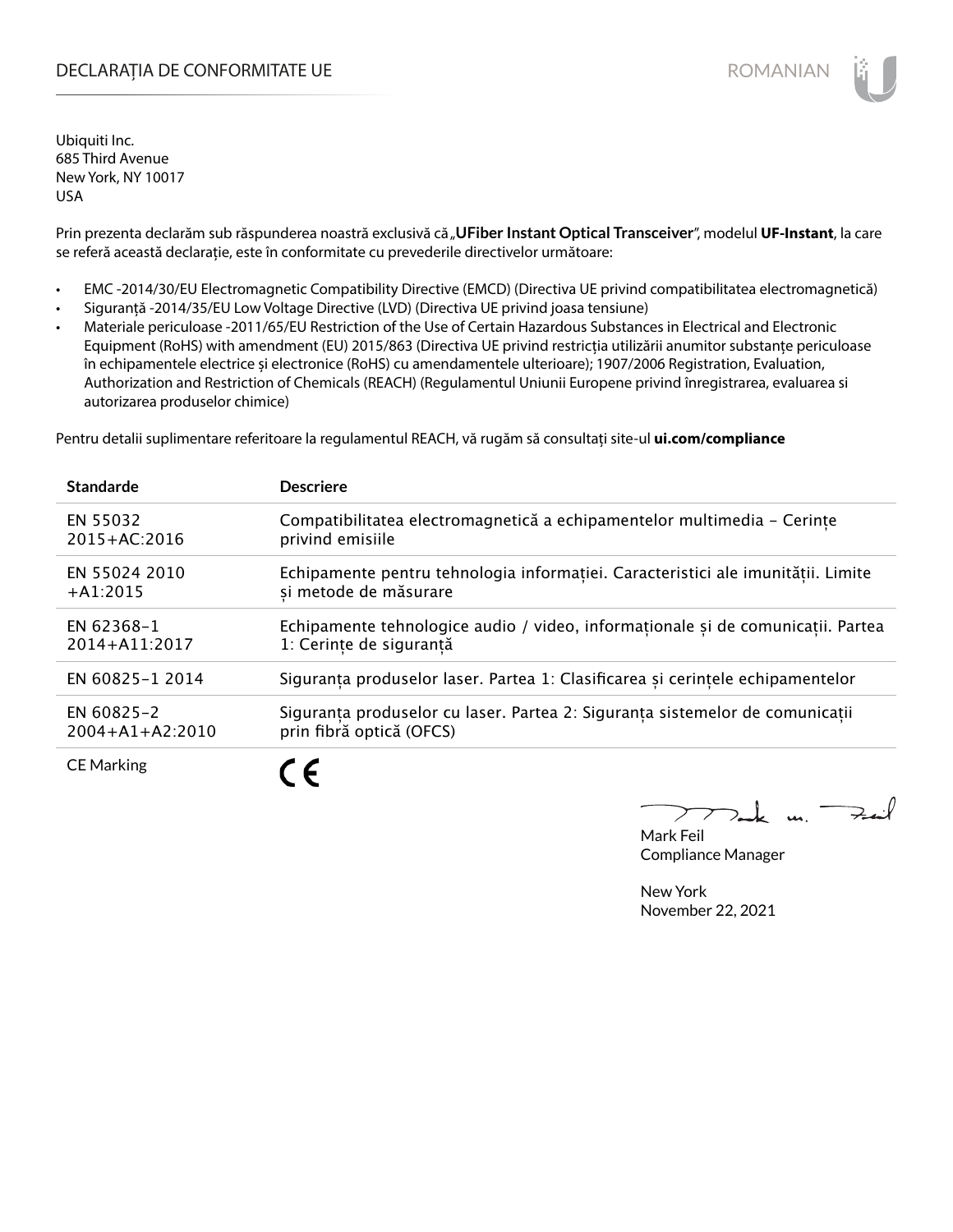# DEKLARACJA ZGODNOŚCI UE POLISH POLISH

Ubiquiti Inc. 685 Third Avenue New York, NY 10017 USA

Niniejszym oświadczam z naszą wyłączną odpowiedzialnością, że **UFiber Instant Optical Transceiver**, model **UF-Instant**, do którego odnosi się niniejsza deklaracja, jest zgodny z przepisami Dyrektyw

- EMC -2014/30/Dyrektywa Zgodności Elektromagnetycznej UE (EMCD)
- Bezpieczeństwo -2014/35/Dyrektywa Niskiego Napięcia UE (LVD)
- Materiały Niebezpieczne -2011/65/Restrykcje Dotyczące Użycia NIektórych Niebezpiecznych Substancji w Sprzęcie Elektrycznym i Elektronicznym UE (RoHS) ze zmianą (UE) 2015/863; 1907/2006 Rejestracja, Ocena, Zezwolenie i Restrykcje Dotyczące Chemikaliów (REACH)

Aby uzyskać dodatkowe informacje REACH, należy przejść do **ui.com/compliance**

| <b>Normy</b>          | <b>Opis</b>                                                                                  |
|-----------------------|----------------------------------------------------------------------------------------------|
| EN 55032              | Kompatybilność elektromagnetyczna sprzętu multimedialnego – Wymagania                        |
| 2015+AC:2016          | emisyjne                                                                                     |
| EN 55024 2010         | Sprzęt technologii informatycznej – Charakterystyka odporności – Limity i                    |
| $+$ A1:2015           | metody pomiarowe                                                                             |
| EN 62368-1            | Audio/wideo, sprzęt technologii informatycznej i komunikacyjnej – Część 1:                   |
| $2014 + A11:2017$     | Wymagania dotyczące bezpieczeństwa                                                           |
| EN 60825-1 2014       | Bezpieczeństwo produktów laserowych – Część 1: KLasyfikacja i wymagania<br>dotyczące sprzętu |
| EN 60825-2            | Bezpieczeństwo produktów laserowych – Część 2: Bezpieczeństwo systemów                       |
| $2004 + A1 + A2:2010$ | komunikacyjnych włókna optycznego (OFCS)                                                     |
| <b>CE Marking</b>     |                                                                                              |

m. Fail

Mark Feil Compliance Manager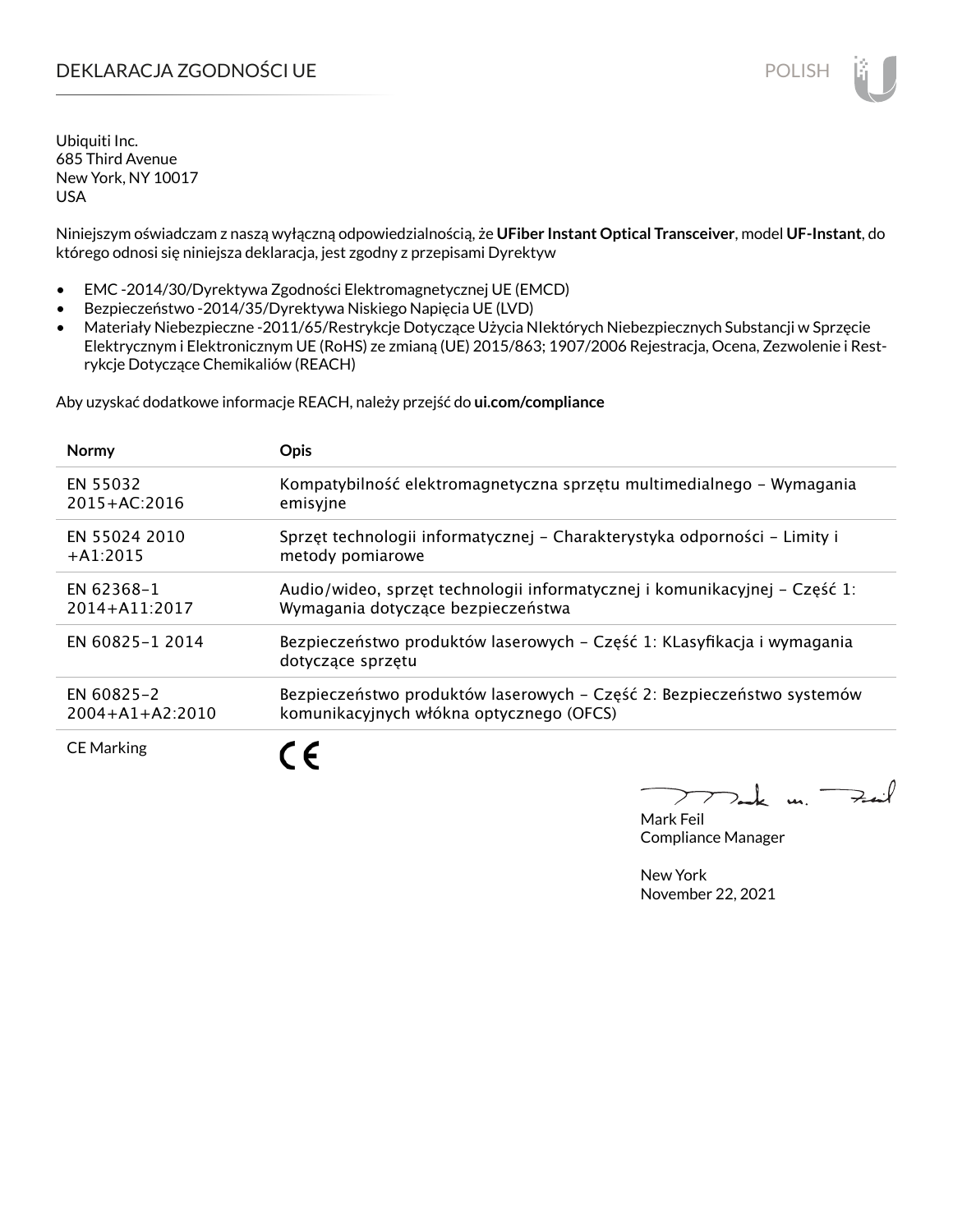# IZJAVA EU O SKLADNOSTI SLOVENIAN SLOVENIAN

Ubiquiti Inc. 685 Third Avenue New York, NY 10017 USA

S tem dokumentom na lastno odgovornost izjavljamo, da je naprava **UFiber Instant Optical Transceiver**, model **UF-Instant**, na katerega se ta izjava nanaša, v skladu z določbami naslednjih direktiv:

- EMC -2014/30/EU Direktiva o elektromagnetni združljivosti (EMCD)
- Varnost -2014/35/EU Direktiva o nizkonapetostni opremi (LVD)
- Nevarne snovi -2011/65/EU Direktiva o omejevanju uporabe nekaterih nevarnih snovi v električni in elektronski opremi (RoHS) s spremembo (EU) 2015/863; 1907/2006 Uredba o registraciji, evalvaciji, avtorizaciji in omejevanju kemikalij (REACH)

Več podrobnosti o REACH uredbi si poglejte na **ui.com/compliance**

| <b>Standardi</b>      | <b>Opis</b>                                                                   |
|-----------------------|-------------------------------------------------------------------------------|
| EN 55032              | Elektromagnetna združljivost večpredstavnostne opreme - Zahteve glede         |
| $2015 + AC:2016$      | elektromagnetnega sevanja                                                     |
| EN 55024 2010         | Oprema za informacijsko tehnologijo - Karakteristike odpornosti proti motnjam |
| $+A1:2015$            | - Mejne vrednosti in merilne metode                                           |
| EN 62368-1            | Oprema za avdio/video, informacijsko in komunikacijsko tehnologijo – 1. del:  |
| 2014+A11:2017         | Varnostne zahteve                                                             |
| EN 60825-1 2014       | Varnost laserskih izdelkov – 1. del: Klasifikacija opreme in zahteve          |
| EN 60825-2            | Varnost laserskih izdelkov – 2. del: Varnost komunikacijskih sistemov z       |
| $2004 + A1 + A2:2010$ | optičnimi vlakni (OFCS)                                                       |
| <b>CE Marking</b>     |                                                                               |

m. Fail

Mark Feil Compliance Manager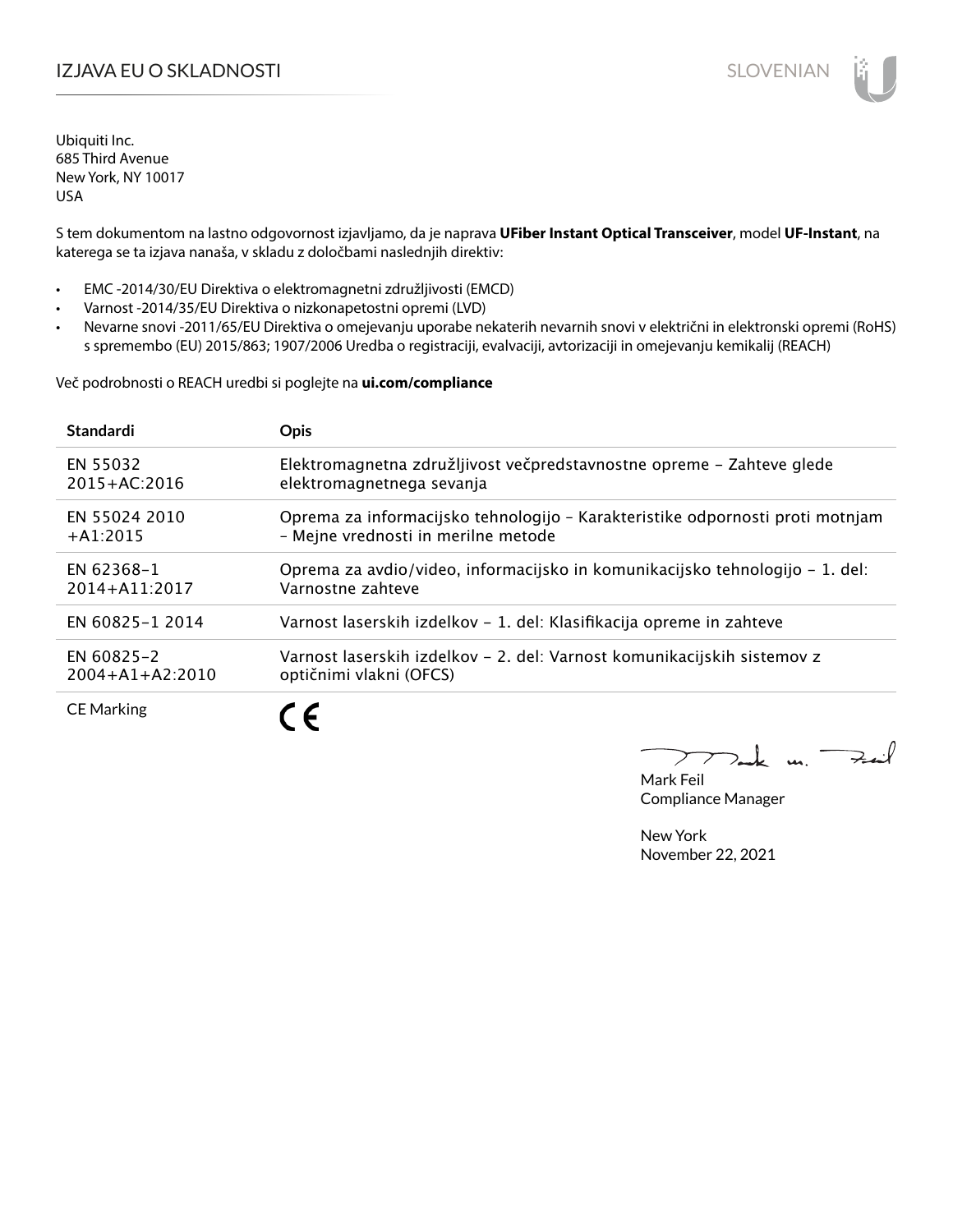

Διά του παρόντος δηλώνουμε με αποκλειστική ευθύνη μας ότι το **UFiber Instant Optical Transceiver**, μοντέλο **UF-Instant**, στο οποίο αναφέρεται η παρούσα δήλωση, είναι σύμφωνο με τις διατάξεις των Οδηγιών

- EMC Οδηγία Ηλεκτρομαγνητικής Συμβατότητας (EMCD) 2014/30/ΕΕ
- Ασφάλεια Οδηγία Χαμηλής Τάσης (LVD) 2014/35/ΕΕ
- Επικίνδυνα Υλικά Περιορισμός της Χρήσης Ορισμένων Επικίνδυνων Ουσιών σε Ηλεκτρικό και Ηλεκτρονικό Εξοπλισμό (RoHS) 2011/65/ΕΕ με τροποποίηση (ΕΕ) 2015/863. Καταχώριση, Αξιολόγηση, Εξουσιοδότηση και Περιορισμός Χημικών Ουσιών (REACH) 1907/2006

Για περισσότερες λεπτομέρειες σχετικά με το REACH, παρακαλούμε ανατρέξτε στη διεύθυνση **ui.com/compliance**

| Πρότυπα               | Περιγραφή                                                                    |
|-----------------------|------------------------------------------------------------------------------|
| EN 55032              | Ηλεκτρομαγνητική συμβατότητα εξοπλισμού πολυμέσων - Απαιτήσεις               |
| $2015 + AC:2016$      | εκπομπών                                                                     |
| EN 55024 2010         | Εξοπλισμός τεχνολογίας πληροφοριών - Χαρακτηριστικά θωράκισης - Όρια         |
| $+A1:2015$            | και μέθοδοι μέτρησης                                                         |
| EN 62368-1            | Εξοπλισμός τεχνολογίας ήχου/εικόνας, πληροφορικής και επικοινωνιών –         |
| 2014+A11:2017         | Μέρος 1: Απαιτήσεις ασφάλειας                                                |
| EN 60825-1 2014       | Ασφάλεια προϊόντων λέιζερ - Μέρος 1: Ταξινόμηση και απαιτήσεις<br>εξοπλισμού |
| EN 60825-2            | Ασφάλεια προϊόντων λέιζερ - Μέρος 2: Ασφάλεια συστημάτων                     |
| $2004 + A1 + A2:2010$ | επικοινωνίας οπτικών ινών (OFCS)                                             |
| <b>CE Marking</b>     |                                                                              |

 $\overline{u}$   $\rightarrow$ 

Mark Feil Compliance Manager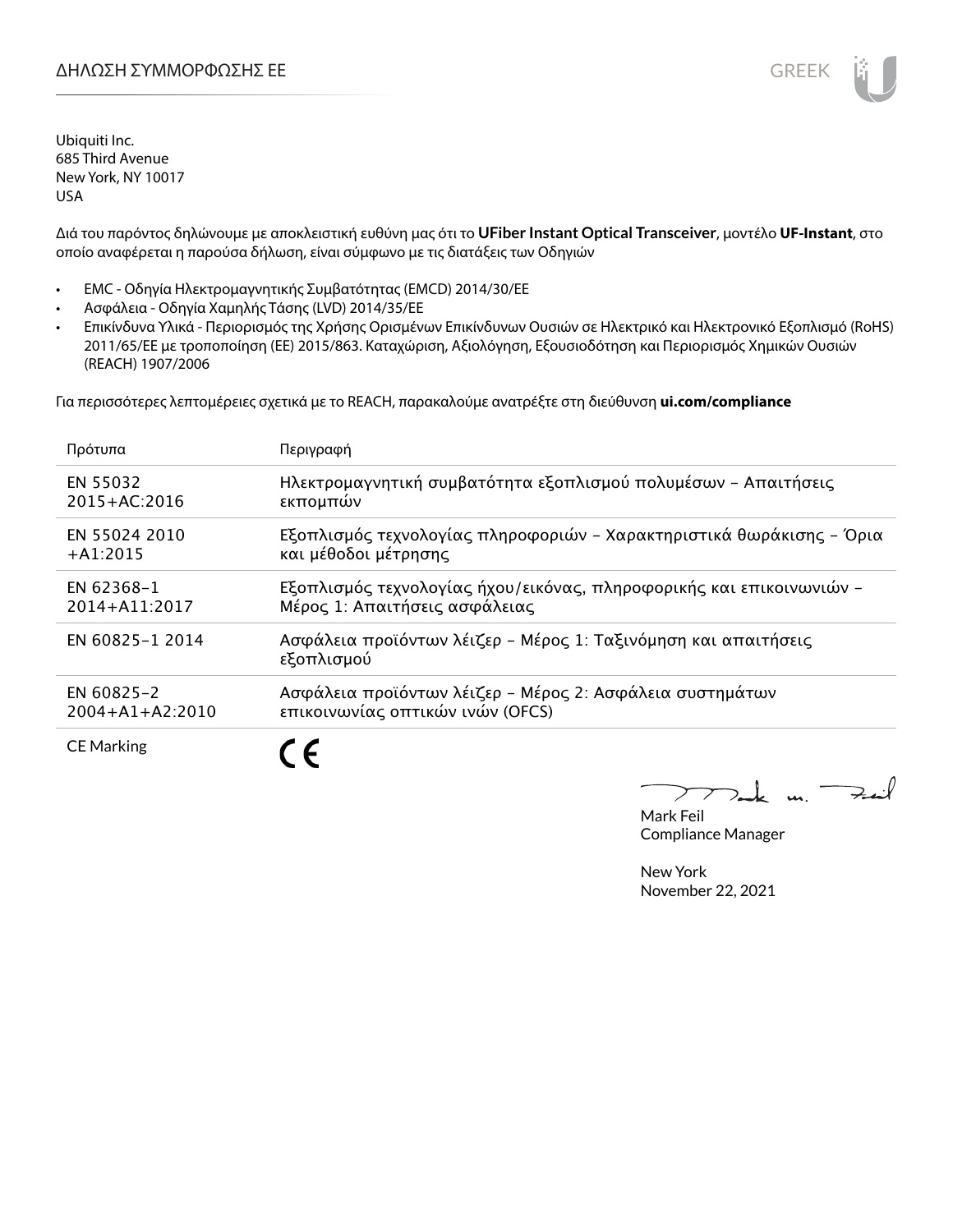# EÚ VYHLÁSENIE O SÚHLASE SLOVAK SLOVAK

Ubiquiti Inc. 685 Third Avenue New York, NY 10017 USA

Týmto prehlasuje, na našu výlučnú zodpovednosť, že **UFiber Instant Optical Transceiver**, model **UF-Instant**, ktorého sa toto vyhlásenie týka, je v súlade s ustanoveniami Smerníc

- EMC -2014/30/EÚ Smernica o Elektromagnetickej Kompatibilite (EMCD)
- Bezpečnosť -2014/35/EÚ Smernica o Nízkom Napätí (LVD)
- Nebezpečné Materiály -2011/65/EÚ Obmedzenie Používania Určitých Nebezpečných Látok v Elektrických a Elektronických Zariadeniach (RoHS) s dodatkom (EÚ) 2015/863; 1907/2006 Registrácia, Hodnotenie, Autorizácia a Obmedzenie chemikálií (REACH)

Ďalšie informácie o REACH môžete nájsť na **ui.com/compliance**

| Štandardy             | <b>Popis</b>                                                                        |
|-----------------------|-------------------------------------------------------------------------------------|
| EN 55032              | Elektromagnetická kompatibilita multimediálnych zariadení - emisné                  |
| 2015+AC:2016          | požiadavky                                                                          |
| EN 55024 2010         | Zariadenia informačných technológií – Charakteristiky odolnosti – Limity a          |
| $+A1:2015$            | metódy merania                                                                      |
| <b>EN 62368-1</b>     | Zariadenia audio/video, informačnej a komunikačnej technológie – časť 1:            |
| 2014+A11:2017         | Bezpečnostné požiadavky                                                             |
| EN 60825-1 2014       | Bezpečnosť laserových výrobkov - Časť 1: Klasifikácia a požiadavky na<br>zariadenia |
| EN 60825-2            | Bezpečnosť laserových výrobkov – Časť 2: Bezpečnosť optických vláknových            |
| $2004 + A1 + A2:2010$ | komunikačných systémov (OFCS)                                                       |
| <b>CE Marking</b>     | ►                                                                                   |

 $u_1$  Fail

Mark Feil Compliance Manager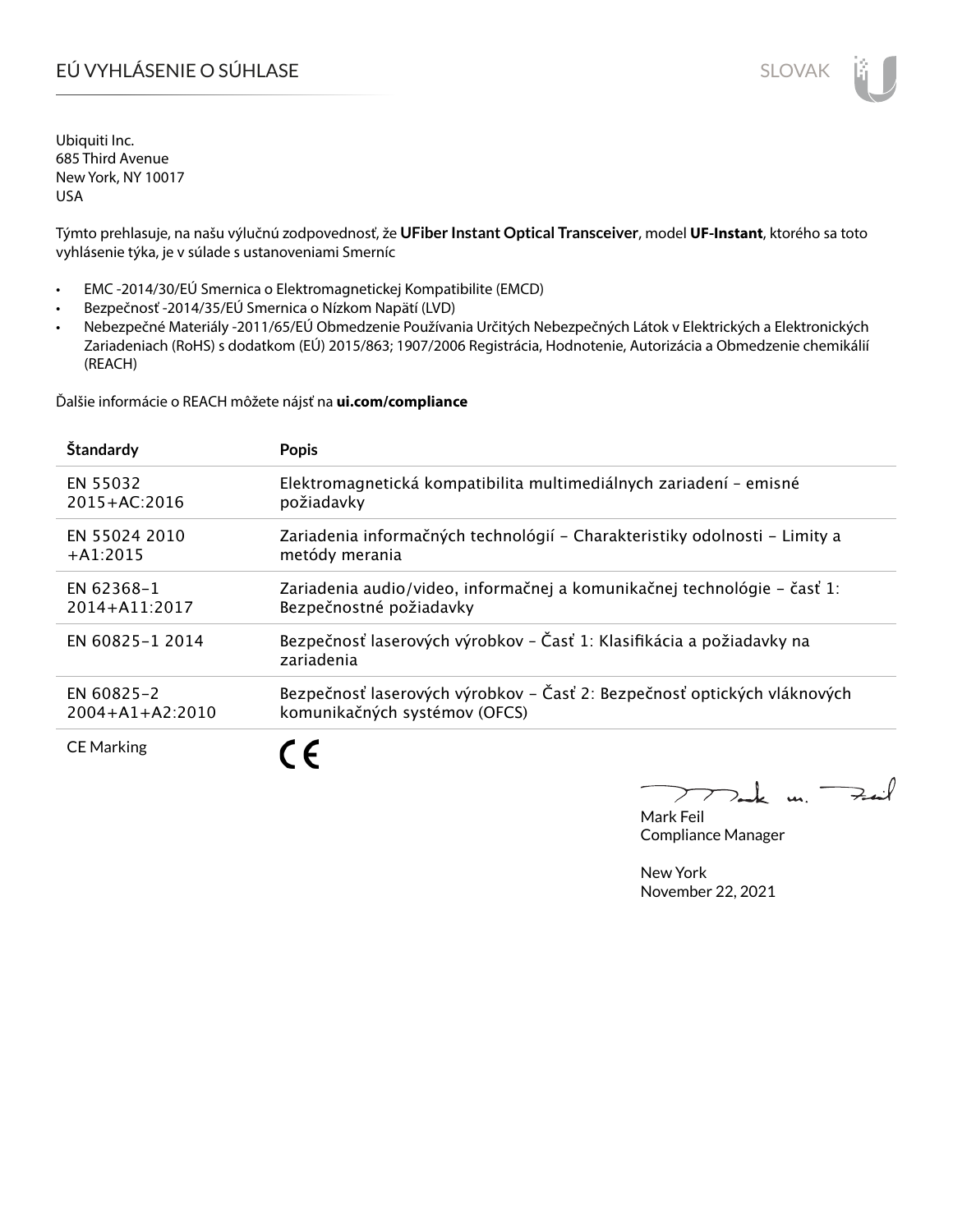# ES ATBILSTĪBAS DEKLARĀCIJA LATVIAN

Ubiquiti Inc. 685 Third Avenue New York, NY 10017 USA

Vienīgi uz savu atbildību deklarējam, ka iekārtas "**UFiber Instant Optical Transceiver**" modelis "**UF-Instant**", uz ko attiecas šī deklarācija, atbilst šādu direktīvu noteikumiem:

- elektromagnētiskā saderība 2014/30/ES Elektromagnētiskās saderības direktīva (EMCD);
- drošība 2014/35/ES Zemsprieguma direktīva (LVD);
- bīstami materiāli 2011/65/ES Atsevišķu bīstamu ķīmisko vielu izmantošanas ierobežojumi elektriskajās un elektroniskajās iekārtās (RoHS) ar grozījumu (ES) 2015/863; 1907/2006 Ķīmisko vielu reģistrēšana, novērtēšana, atļaušana un ierobežošana (REACH).

Papildinformāciju par REACH lūdzam skatīt tīmekļa vietnē **ui.com/compliance**

| <b>Standarti</b>                    | <b>Apraksts</b>                                                                                                |
|-------------------------------------|----------------------------------------------------------------------------------------------------------------|
| EN 55032<br>$2015 + AC:2016$        | Multivides iekārtu elektromagnētiskā saderība - Emisijai piemērojamās prasības                                 |
| EN 55024 2010<br>$+A1:2015$         | Informācijas tehnoloģijas iekārtas - Traucējumnoturības raksturlielumi -<br>Robežvērtības un mērīšanas metodes |
| EN 62368-1<br>2014+A11:2017         | Audio/video, informācijas un komunikācijas tehnoloģiju aprīkojums - 1. daļa:<br>Drošības prasības              |
| EN 60825-1 2014                     | Lāzeriekārtu drošība - 1. daļa: Iekārtu klasifikācija un prasības                                              |
| EN 60825-2<br>$2004 + A1 + A2:2010$ | Lāzeriekārtu drošība - 2. daļa: Šķiedroptisko sakaru sistēmu (OFCS) drošība                                    |
| <b>CE Marking</b>                   | ╺                                                                                                              |

كمنعة  $\overline{\phantom{a}}$ 

Mark Feil Compliance Manager